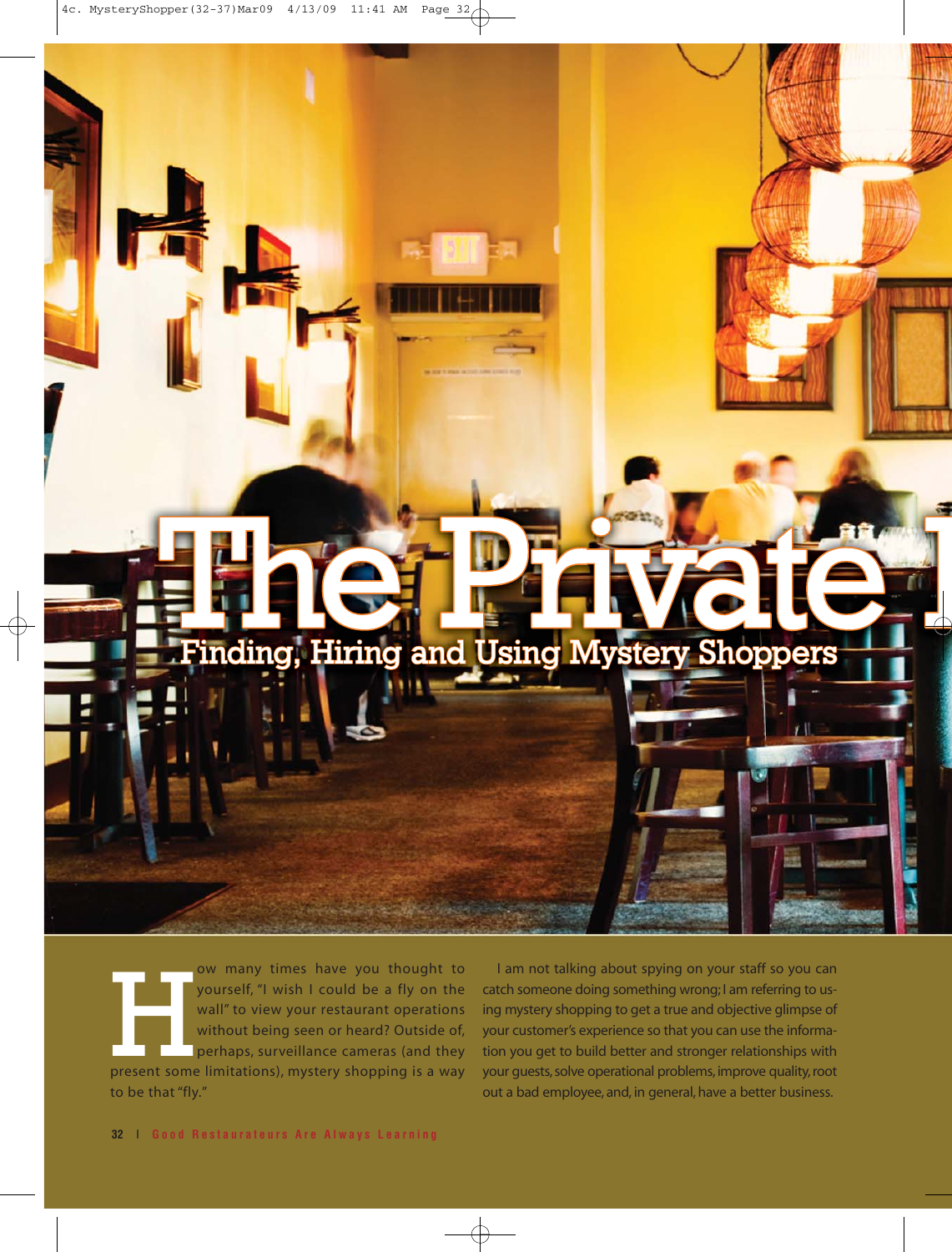

Studies show that customer satisfaction, and the relationships you and your team build with your customers, are the most important measures for success, if not survival. So while there is a lot to keep an eye on in our fastpaced industry, keeping your finger on the pulse of the customer's perception of your restaurant is critical. Keeping guests happy and loyal is the name of the game in a competitive marketplace where maybe now patrons have even fewer dining dollars to spend. Restaurant operators need to make sure the customer relationships are strong and that they secure the loyalty they've earned. Mystery shopping can help you do that and is one of the only ways to get a truly unbiased and objective view from the customer's standpoint.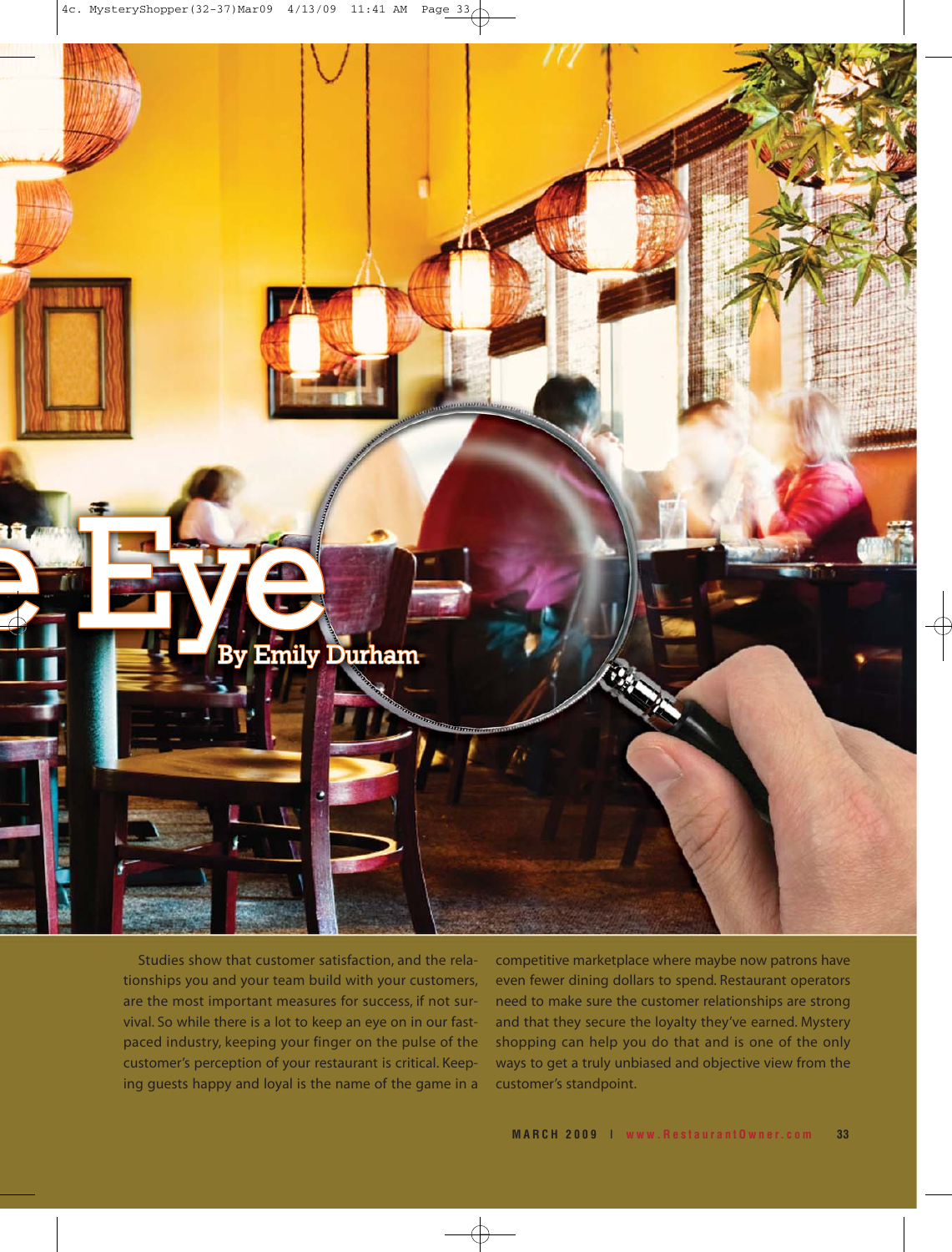# **Mystery Shopping Defined**

Mystery shopping is a service in which an evaluator appointed by the contracted mystery shopping company anonymously visits your restaurant, typically for a meal, and observes and reports on different elements of the customer experience — the various steps of service, product quality, cleanliness, safety, cash handling, etc.The criteria are predetermined by the client and the mystery shopping company and the evaluator is prepared before going with instructions to assign a rating or score to each line item in the evaluation, also predetermined by you. Scoring measurable items throughout the experience helps to keep things objective and gives you data you can easily work with and compare. The employees do not know the mystery shopper, as they do not come with their reports in hand but rather complete the evaluations after they leave, so there is no special treatment or best behavior.

Like many other businesses and industries, mystery shopping has evolved and expanded in various ways over time. While it used to be that a mystery shopping company would offer a canned template that it applied to all restaurants, now you can expect to have your evaluations customized for your business and for what you want to know. Further, technology has advanced mystery shopping to the point of being able to execute simultaneous shops in multiple locations, report the data across many different areas, and do it all in a matter of a day or so.

Now is a good time to make sure you are doing as well as you can, perhaps finding ways to do better and rewarding those who make it happen. If you think mystery shopping is an unnecessary expense at a time when restaurants are trying to trim costs, consider this: Jon Kasman, managing partner with Satisfaction Services Inc., a 20-yearold nationwide provider of quality and service evaluations, says that when times get tough, his business heats up.

Why? Kasman says that operators know that the key to keeping loyal customers is, above all else, quality service. Mystery shopping provides a look at "the true customer experience from an unbiased view," he says, and that mystery shopping is "like having another set of eyes" and who wouldn't benefit from that?

He says that many people associate mystery shopping with finding problems. While often used for that purpose, mystery shopping is equally valuable identifying top-notch performers in your absence. These are the people you want to acknowledge and reward and, in so doing, ensure that the performance continues.

There are several models that show that customer satisfaction is directly linked to employee satisfaction and that the lower the employee turnover rate, the stronger the customer relationships and the more successful you will be. It's a powerful tool if used correctly as part of your overall strategy.

### A Broad or Targeted Assessment

Ideally, mystery shopping is an unbiased quality check from the guest's point of view. It can, and most often is, used as a broad measurement of all aspects that comprise your business; however, it can also be used to target a problem.

Regardless, before engaging the process, you and your managers should decide the most important aspects of your service to measure. Moreover, what is the most useful metric? You should only include those things that are truly important for their effect on your business and your customers and that you will act upon once you receive feedback. This may include operating standards relating to cleanliness and service or product quality, they may come from customer comments or staff concerns, they may be in response to suspicion of theft or waste, or they may simply be to ensure that the staff is providing the level of service they were trained to do. All of these areas can be broken down further and that is just what we recommend; break an important area down far enough so that the feedback you receive is meaningful and actionable and the area being evaluated is distinctly measurable.

For example, the question, "Was the outside of the restaurant clean?" does not tell you as much as breaking that down by outside component. A better set of questions might be:

How clean was each of the following?

- ✓ Parking lot.
- ✓ Sidewalk in front of the door.
- ✓ Windows and doors.

While you want to be sure to be specific and to the point, there is a lot you can work with. (See "Sample Evaluation Questions" on Page 37, for examples by category.)

Most mystery shopping evaluations are structured such that each line item has a maximum number of points you could earn and then a total number of points for the section. Your task would be to determine how to weigh each item or category. Naturally, you'd assign more weight, or points, to those things that are more important to you and your business, and maybe that take more of an effort to do well. A good mystery shopping company should help you through this exercise. Again, see "Sample Evaluation Questions" as a guide.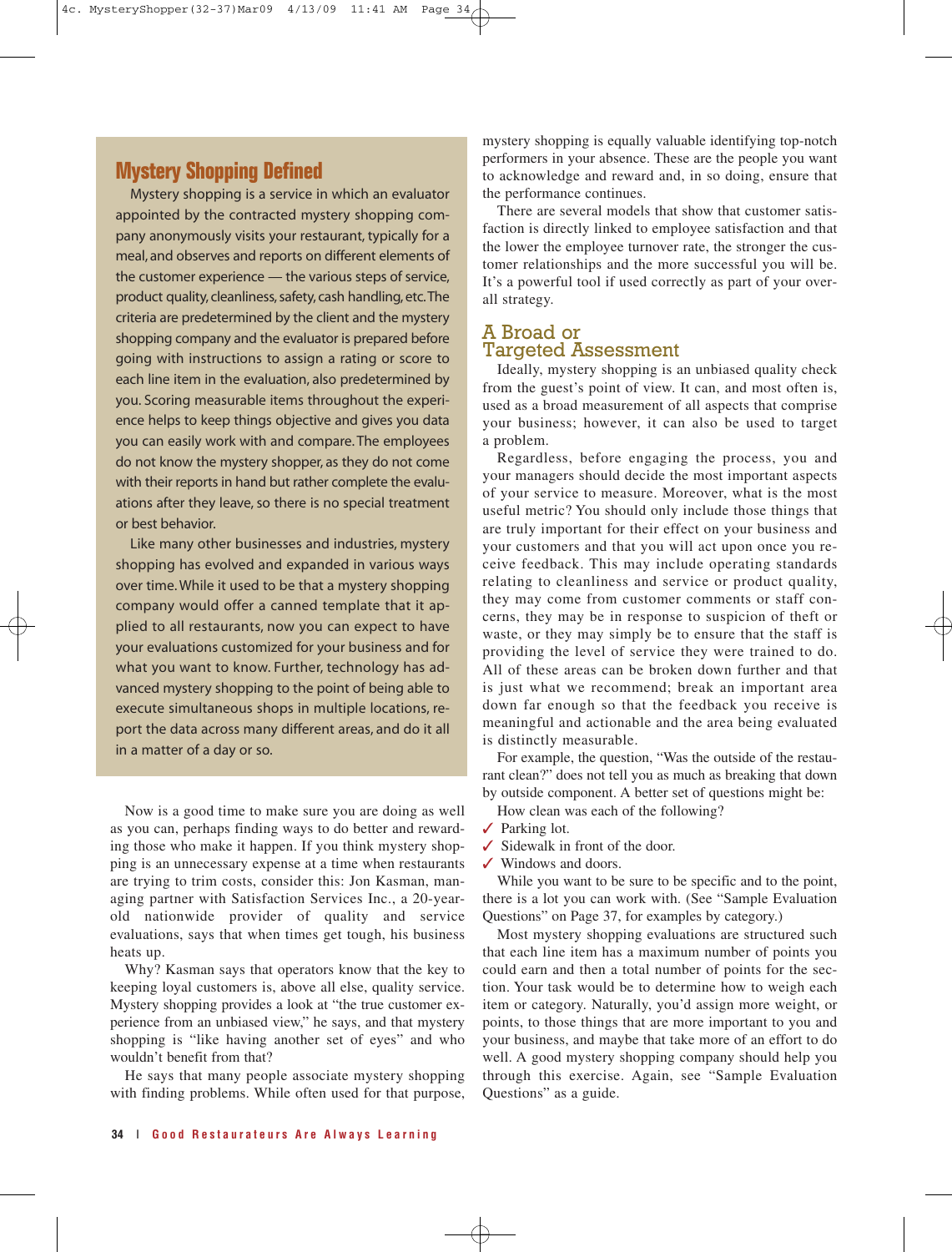Mystery shopping does not have to be limited to service and facility upkeep, though they could certainly be your important areas. Restaurants use mystery shopping to look at the quality of bar and takeout service, delivery, telephone interaction, catering transactions, and so on.

Multi-unit operators and franchises use this service to determine the consistency between stores and to confirm that all units are advertising and featuring current in-store promotions the way they are supposed to. Other operators use the service to monitor servers' up-selling behavior. This is especially useful when there has been a directive to upselling certain products or a category of product like drinks or desserts. There will be times when mystery shopping is a useful tool in researching a specific problem, too. There may be an employee suspected of theft and a targeted mystery shop would be helpful in seeing what happens when the employee thinks nobody is looking.

Many people associate mystery shopping with finding problems, he says. While often used for that purpose, mystery shopping is equally valuable for identifying top-notch performers in your absence. These are the people you want to acknowledge and reward and, in so doing, ensure that the performance continues.

You may have a concern with product consistency and can do some mystery shops in which the evaluator orders the same product across different variables until you get to the root of the problem. Some operators do a remedial shop after an unfavorable report to try and determine if the bad mark was a "one off," is something that's been fixed or is truly an issue. Another interesting application for mystery shopping is what you could call a competitive shop. You could ask your mystery shoppers to take the same evaluation they use for you and shop a competitor so that you can use the results to compare your performance against others in your competitive set. So, as you can see, mystery shopping can tackle lots of different goals to achieve the overall objective of optimizing the customer experience.

### How to Use the Results

As noted, mystery shopping does not have to be a vehicle for reprimands but can and should be used for positive reinforcement and reward as well. Mystery shops of aspects of your restaurant such as upselling effort can lead to a reward for the person with the highest score over time. The same could be done for employees who consistently follow the

## **Incorporating Mystery Shopping Into Your Bonus Program**

All too often, restaurant managers are measured solely on the financial results. While the "bottom line" needs to be a key component of your bonus plan, it should not be the exclusive measure. It makes sense to include mystery shopping results in the pool of metrics that make up managers' incentive and compensation programs since the management team directly affects the quality of operations evaluated in a mystery shopping report. Providing incentives to staff on mystery shopping scores does not have to be exclusive to management and can and should be done all the way down ranks.

right steps of service. Overall, mystery shopping reports should be used as much for the positive as the negative, if not more.

"Identifying the positive things employees are doing helps build morale and does not make employees feel apprehensive about being evaluated," Kasman says. "Instead, they are more likely to do a better job and will treat each customer like a mystery shopper." This leads to one of the most important things you should do with your mystery shopping reports; *share the results with your staff*. This is a great first rule to follow. Many mystery shopping experts recommend letting the staff know before the mystery shoppers come, too. It does not have to be a surprise attack to uncover wrongdoing. You should begin by letting them know your intentions for your mystery shopping program and that it is not simply a tool to check on them but rather a way to retain a competitive advantage and to reward those who continually do well.

### Gauge Your Level of Commitment

Before you begin a mystery shopping program you must ask yourself if you are truly committed to using the results, otherwise there is probably not a lot of reason to spend the money on it. Kasman says that clients who use the results will reap improvement.

Among the biggest challenges of evaluating a mystery shopping report is to determine if a problem is a one-time occurrence or systemic to the operation. How do you make that distinction? You need to perform regular mystery shops, and analyze trends in the results. A pattern of problems indicate more than a temporary lapse.

Another challenge is determining the root cause of problems. For example, let's say you determine a pattern of mistakes in orders. Does the problem lie with the front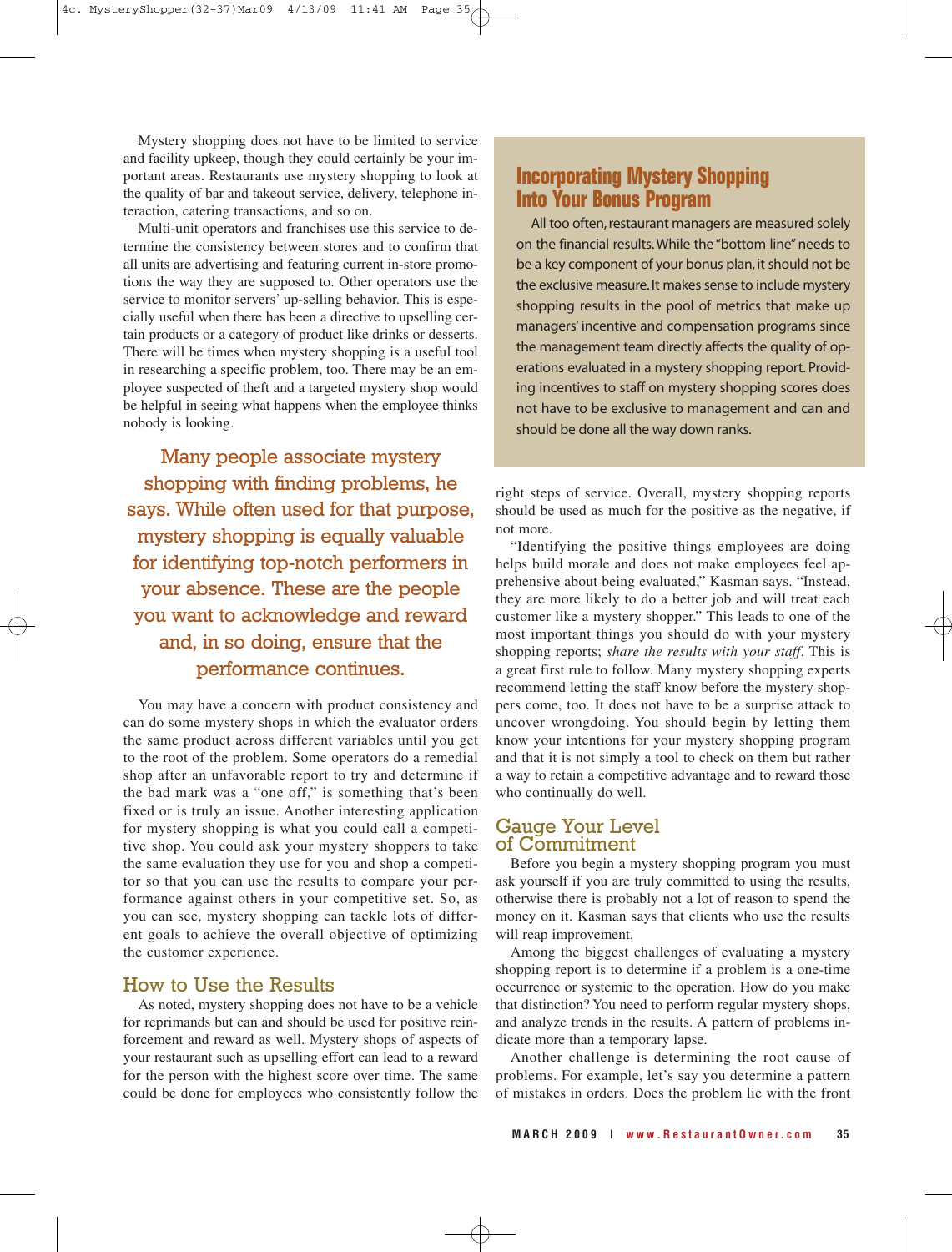# ✓Checklist **Finding the Right Provider**

Like many other services, a reliable way to find a company is through referrals from other satisfied operators; ask your industry colleagues who they use. Another resource could be your city or state's restaurant association. Almost all have some sort of directory with member companies and may even be able to refer you to other member clients of those companies. You could also research companies through trade associations like the Mystery Shopping Providers Association. No matter how you arrive at potential service providers, remember to always check some references.

The price of mystery shopping is based on the time it takes to complete it. It could cost you as little as \$35 per shop for a quick-service operation and upward of \$100 for full-service shops with several components. All the more reason to make sure your evaluation only has what you need and what is meaningful for your business.Typically, the operator is expected to reimburse the cost of the evaluator's meal up to a certain dollar amount. Some mystery shopping providers charge a set-up fee and some do not.

As with any vendor, nail down the terms before agreeing to hiring a mystery shopping business. Insist on a formal written agreement that spells out all terms, including fees and number of shops per month.

Below is a list of some of the things to have on your checklist so you have a good chance of finding the best provider for your operation:

- ✓ Does the company have restaurant industry experience? Some shopper providers serve a variety of retail and service businesses. It would obviously be better to hire a provider who knows restaurants helping to create your evaluation.
- ✓ Can the provider customize evaluations and reports for you? You don't want a "one size fits all" evaluation. As noted in the main article, you want one tailored to your needs and your business strategy.
- ✓ Does the provider have a sufficient number of evaluators in every area in which you have a unit? They need to have enough people to shop so that a return shopper would not be recognized by your staff.
- ✓ How are the evaluators trained? Ask the provider to furnish a mock evaluation so you can see the quality of the report and the evaluator. You might even ask to talk with one or two of them.
- ✓ What is the reporting format? Does the provider offer Web-based reporting? The best companies have Web-based reporting that allows you to look at data across different metrics and also means faster turnaround times. Can it consolidate reports companywide or by territory? Can it tally and average results?
- ✓ How quickly will the provider furnish a report?
- ✓ What is included in the fees? Purchase only the services you need and do not pay for "extras" that you do not. Avoid getting roped into a "package" that provides marginally useful services.

of the house or the back of the house? Is it due to an ineffective system for communication between the two sides of the house, or an equipment problem? As you review the results of regular mystery shopping reports, you can make adjustments to reduce the variables that could cause the problems, and eventually isolate its cause.

### Frequency

As noted, to detect trends you have to have enough data to uncover a trend, if one exists. This begs the question, How often should you conduct a mystery shop? As a rule of thumb, you cannot easily see a trend from data collected twice a year, or even quarterly; nevertheless, there is no magic formula for how many mystery shops to conduct per year. The answer is a function of your volume, your number of day parts, and your revenue centers. Your goal should be to get a significant sample so that the data tells you something meaningful. For example, if you offer only breakfast or you sell the same limited menu all day and night with similar customers and check averages, you could probably get by on two visits per month. If you serve multiple day parts and have a bar and a takeout function or delivery and/or other variables at play, you will want to make sure that, to the extent they are important to your business, you shop them all and often enough to get a large enough and wide enough sample to see trends in your data and to illuminate anomalies. If you are on site every day during lunch but don't have as good of a handle on what goes on during dinner then you might want to consider limiting mystery shops to that day part. It could be useful to have shops done during rush periods and also during slow times to ensure that service standards stay consistent. If you have multiple units you want to shop them all and compare the results. This is a great asset to a multi-unit operator.

Jay Goldstein of Advanced Consulting in Dallas recounts his time as